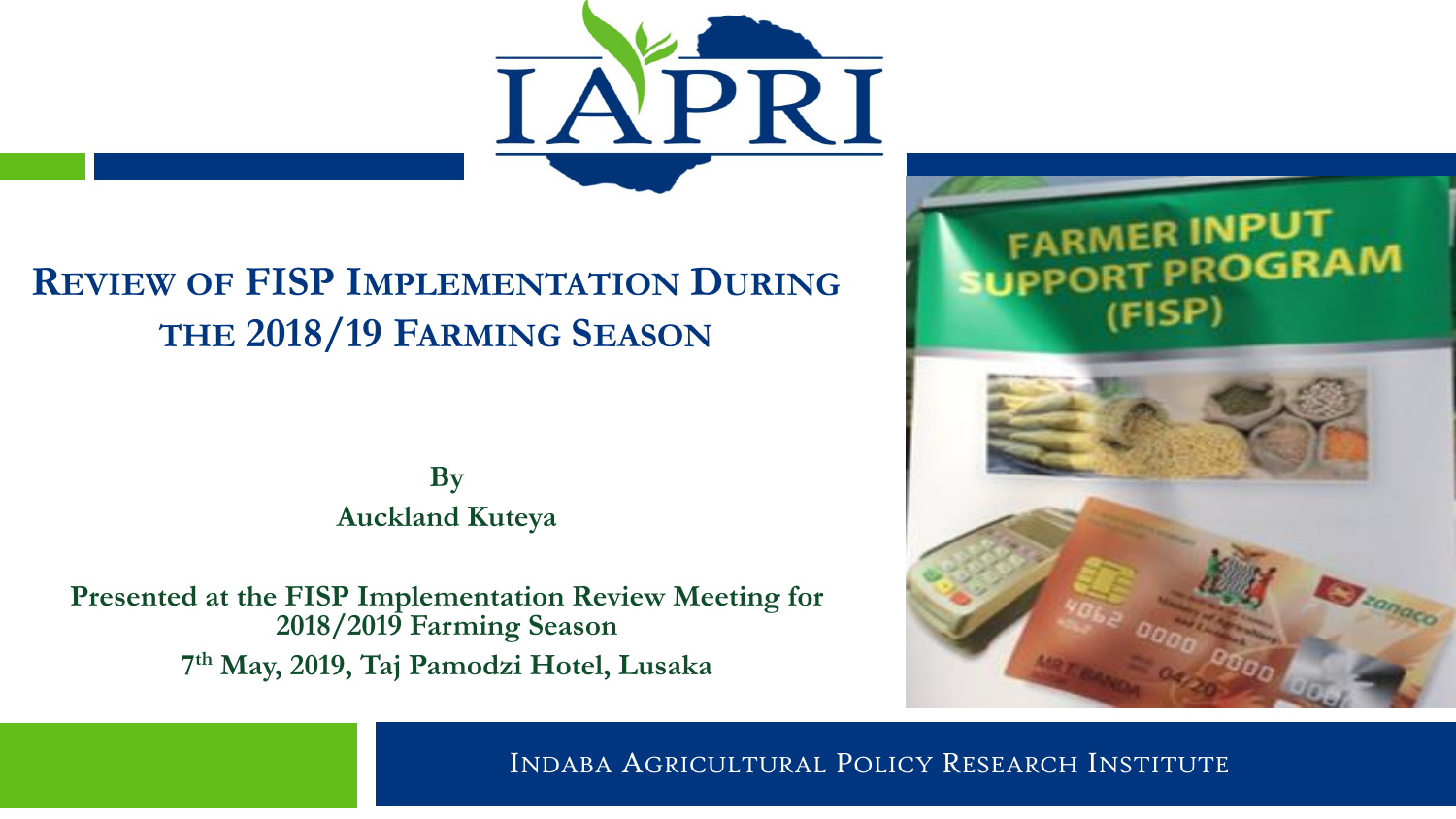### Summary Points



• E-FISP implementation was delayed relative to DIS implementation

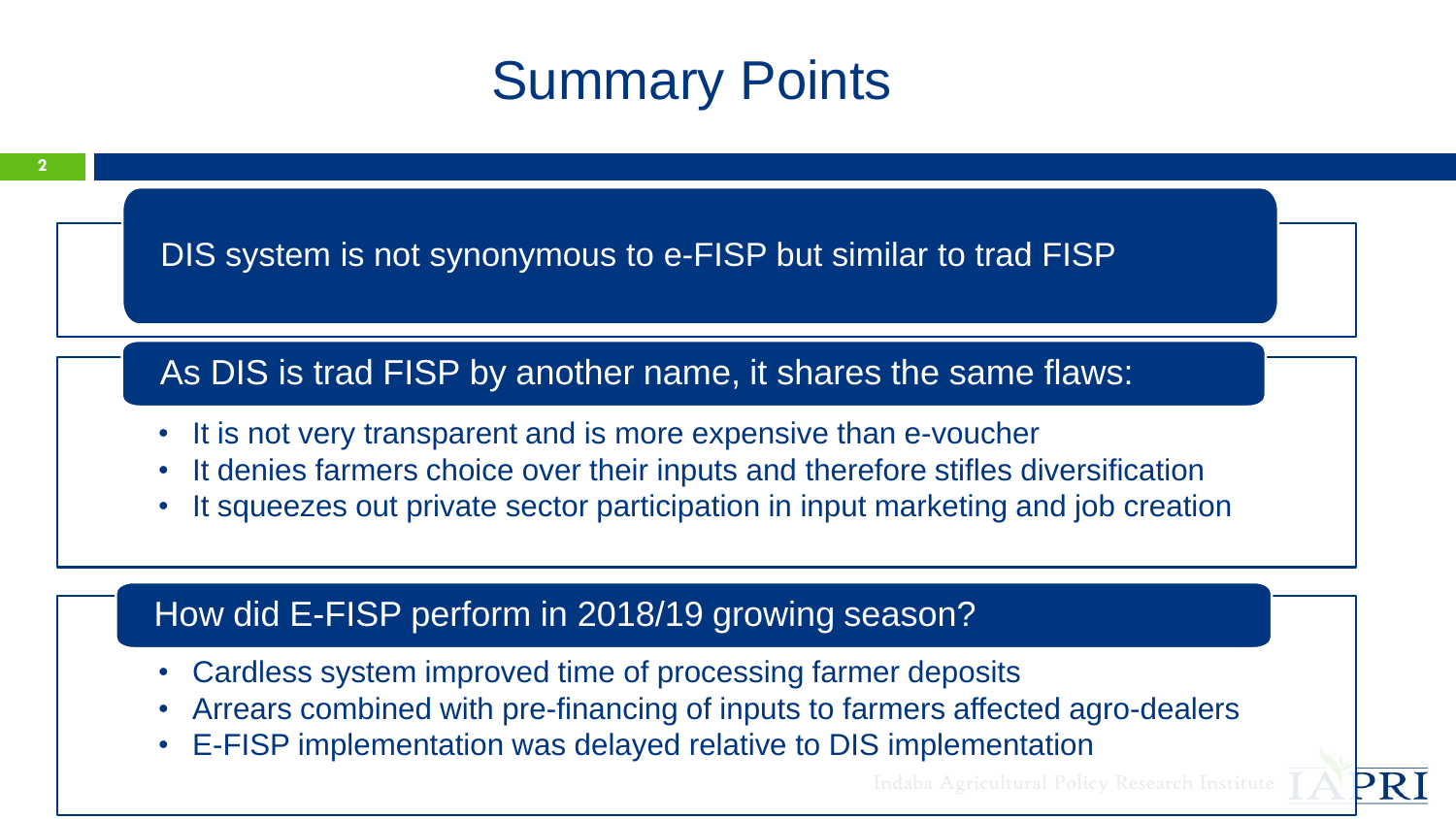### Summary Points - Recommendations

By contrast, e-FISP remains best policy option for Zambia, therefore:

**3**

- Gov should develop a real time payment system to agro-dealers
- Gov should release funds on time, register farmers and accept farmer deposits by September of each year

Government should progress with e-FISP: MoA should start preparing for the 2019/20 season now

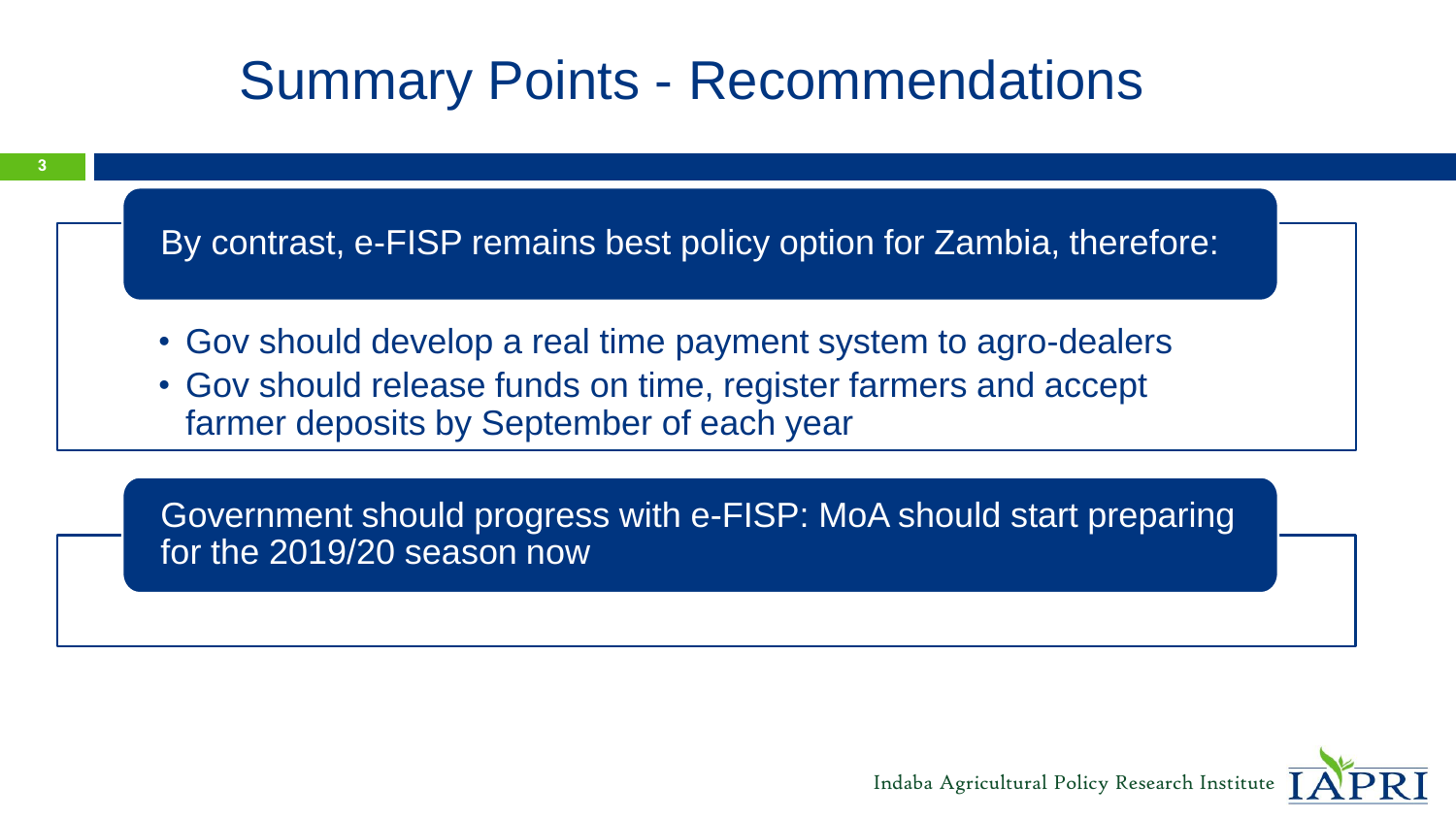

1

2

3

## Challenges of the Traditional FISP

**5**

Delays in input distribution

Poor targeting of farmers and very little impact on crop yields and poverty reduction

Crowded-out private sector investment in providing input and output marketing services



Heavy Gov involvement in inputs distribution made trad FISP to become more expensive than e-FISP

Agricultural diversification was curtailed under trad FISP<br>because only fertilizer and seed were supplied

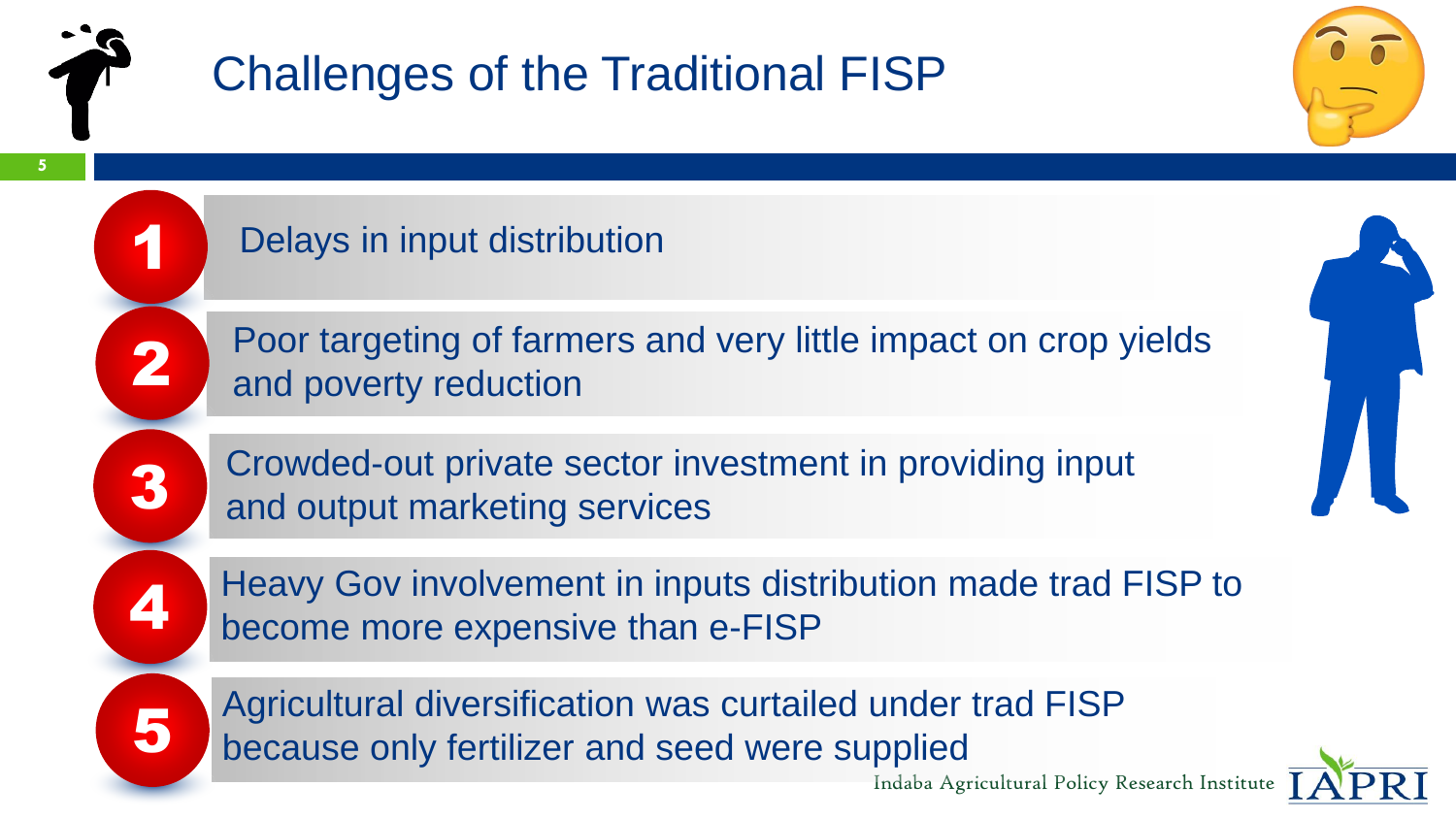## E-FISP Objectives



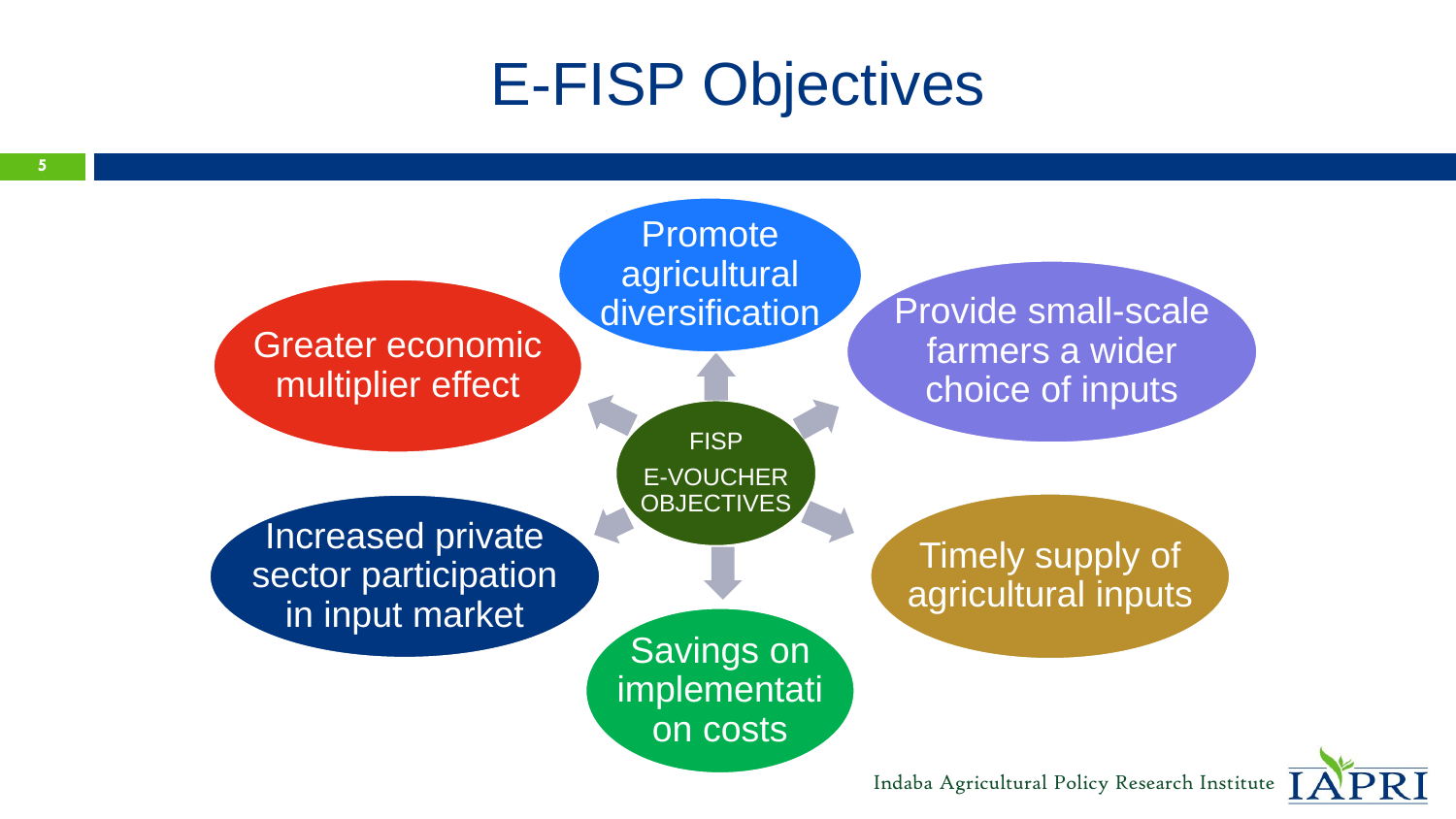## About e-voucher

In 2015/2016 agricultural season, Zambia reformed FISP to implement it through a flexible electronic voucher system

*E-voucher*  pilot was launched in 13 districts during 2015/2016 agricultural season, targeting 241,000 smallholder farmers

 $\blacktriangleright$ 

In 2016/17 farming season, pilot expanded to include all ten provinces covering 39 districts with a target of 602 521 farmers

In 2017/2018 farming season, it was rolled  $\blacktriangleright$ out nationwide to cover 1 million farmers

In 2018/19 farming season MoA reverted 40% of farmers to traditional (now Direct Input Supply) FISP citing challenges of network and agro dealers capacity

Indaba Agricultural Policy Research Institute

 $\blacktriangleright$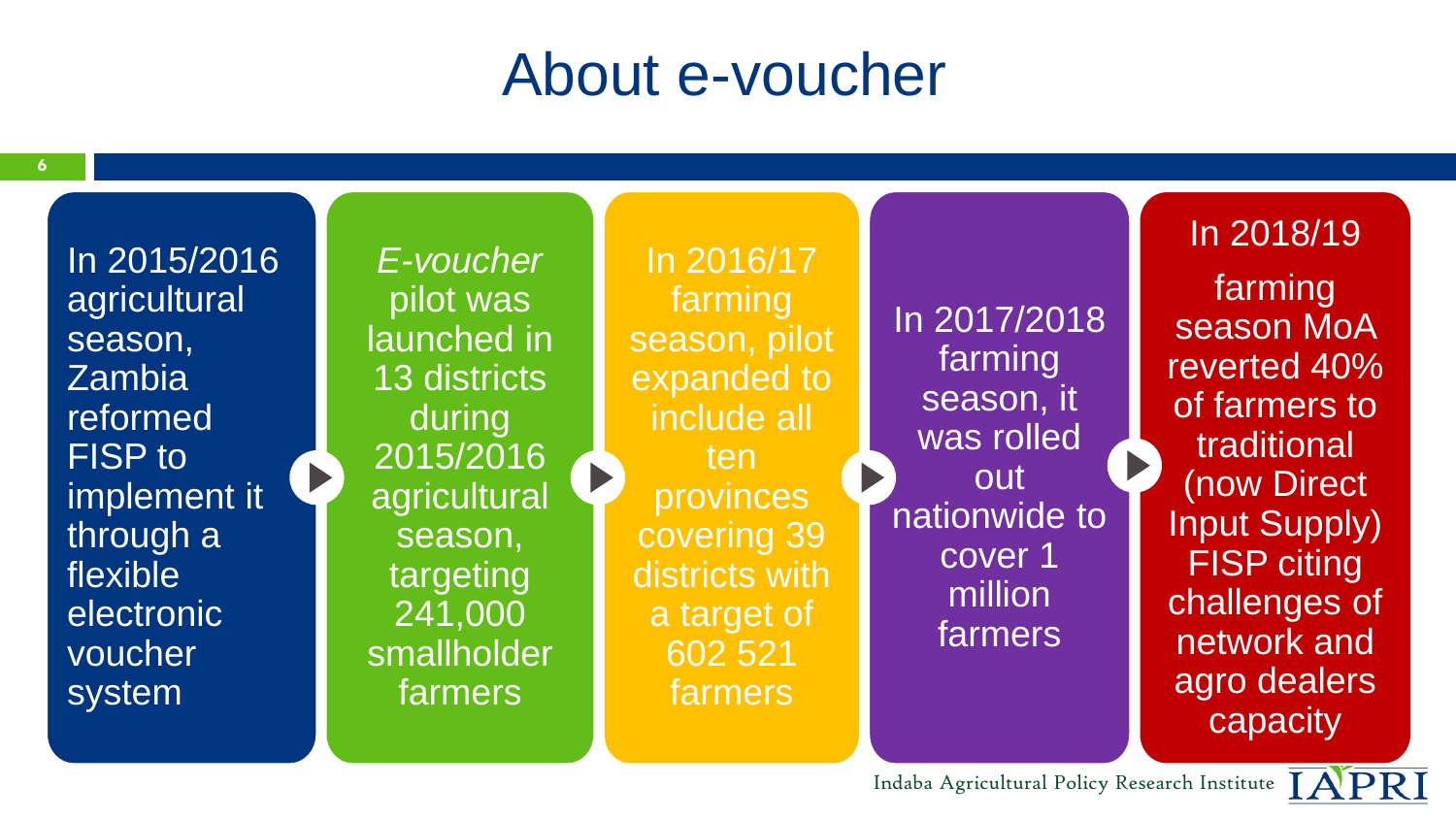### Direct Input Supply system is NOT synonymous to e-FISP

In 2018/19 farming season 45 districts (371,616 farmers) were covered under DIS while 650,818 farmers remained under e-FISP

**7**

Gov appointed a single distributor of fertilizer and seed in each district, two lead farmers of farmer groups redeemed inputs on behalf of others

Both DIS and e-FISP were implemented through a digitalized cardless system

But DIS and e-FISP are different, DIS is only an improved version of trad **FISP** which cannot address shortcomings of trad system

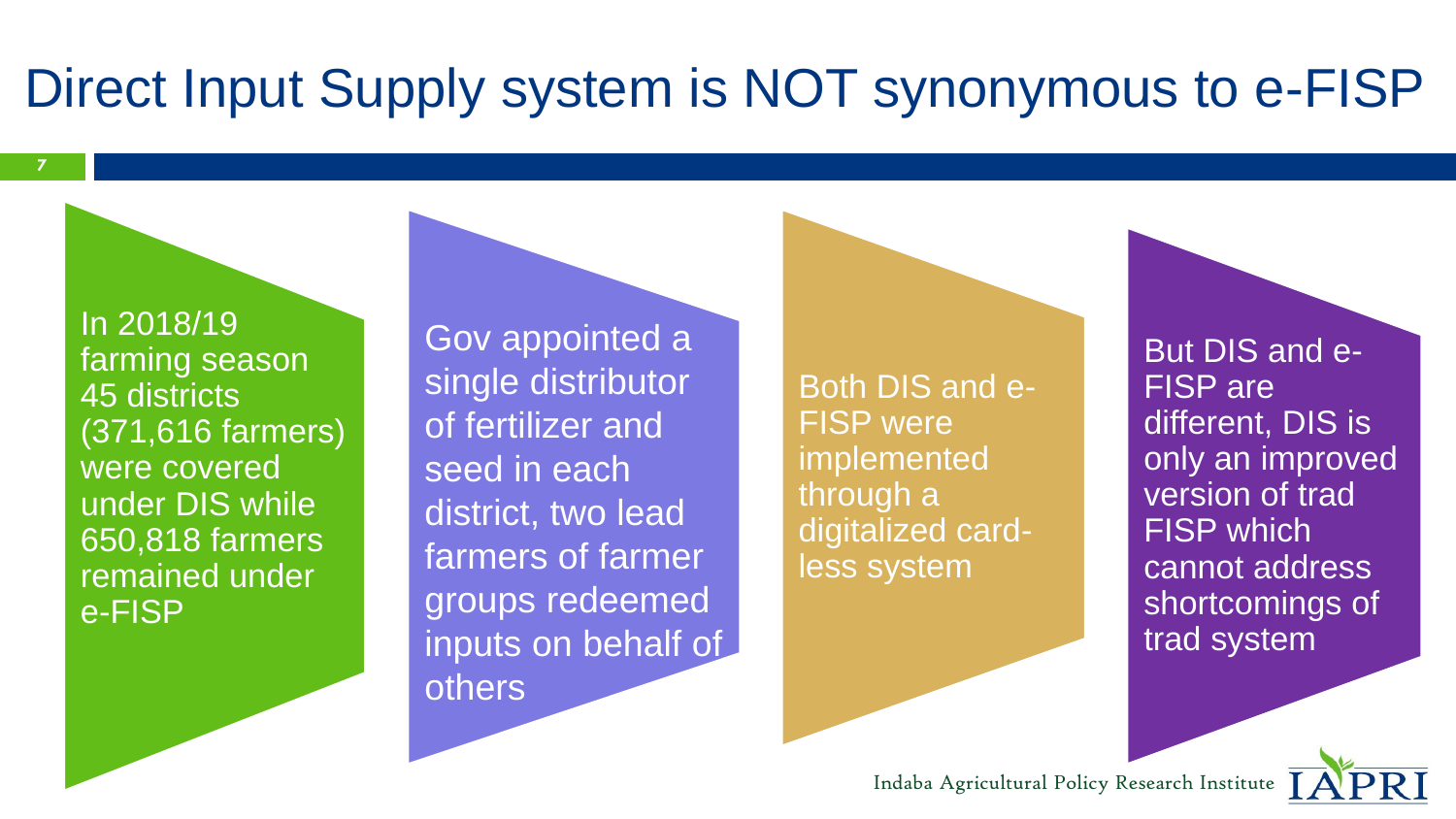### Activities under traditional, DIS and e-FISP

| <b>Activity</b>                         | <b>Traditional system</b> | <b>DIS</b>   | <b>E-voucher</b>        |
|-----------------------------------------|---------------------------|--------------|-------------------------|
|                                         | (Done by                  | (Done by     | (Done by Private Sector |
|                                         | Government)               | Government)  | at their own cost)      |
| <b>Pre-planning</b>                     | $\checkmark$              |              |                         |
| <b>Tendering</b>                        | $\checkmark$              |              |                         |
| <b>Procurement</b>                      | $\checkmark$              |              |                         |
| <b>Distributing to districts</b>        | ✓                         | $\checkmark$ |                         |
| <b>Distributing to satellite depots</b> | $\checkmark$              | $\checkmark$ |                         |
| (farmers' locations)                    |                           |              |                         |
| <b>Storage of inputs</b>                | $\checkmark$              | $\checkmark$ |                         |
| <b>Handling costs</b>                   |                           |              |                         |

Source: Adapted from Sitko et al. (2012) with authors' modifications.

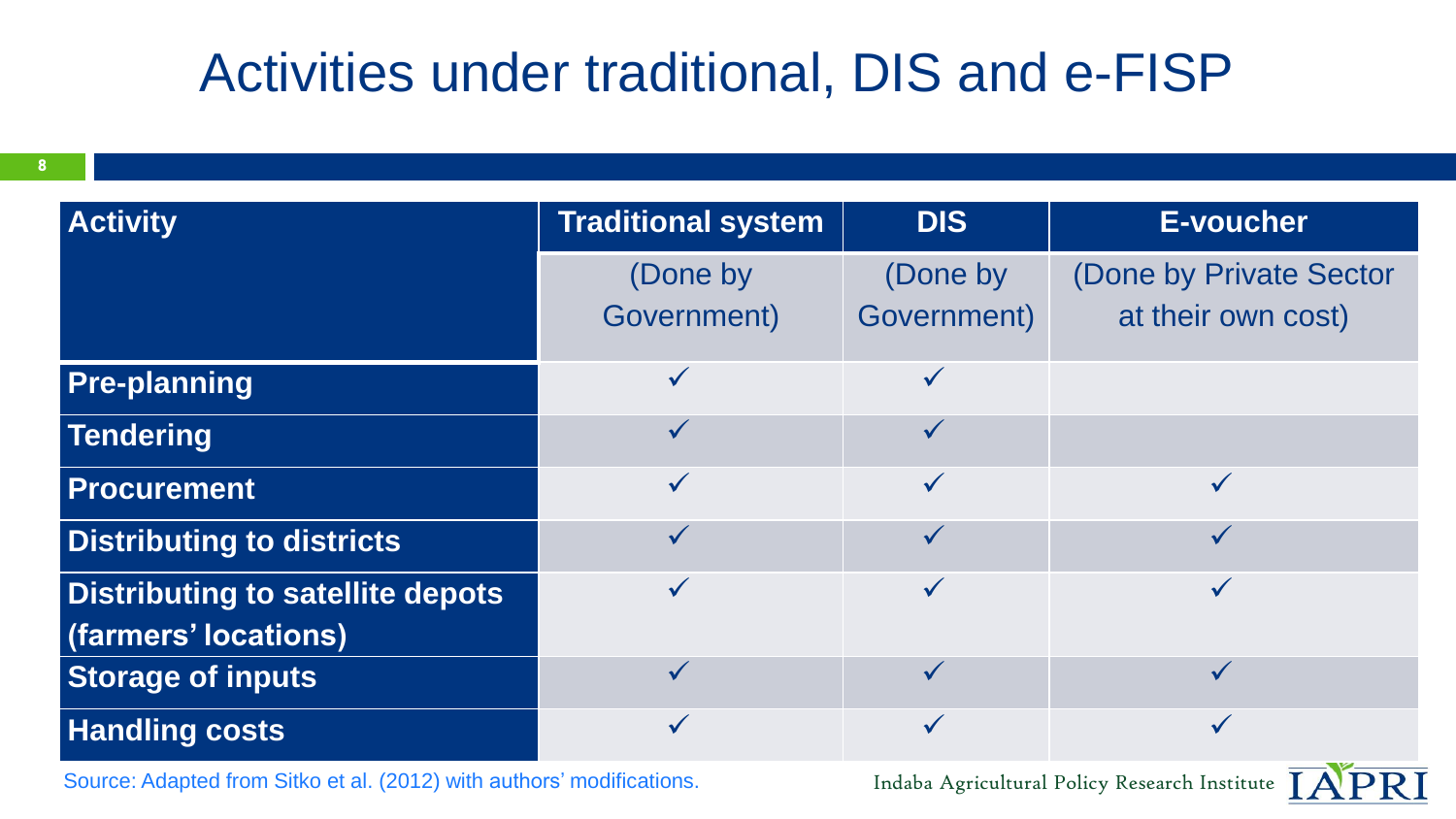### DIS key challenges during 2018/19 ag season

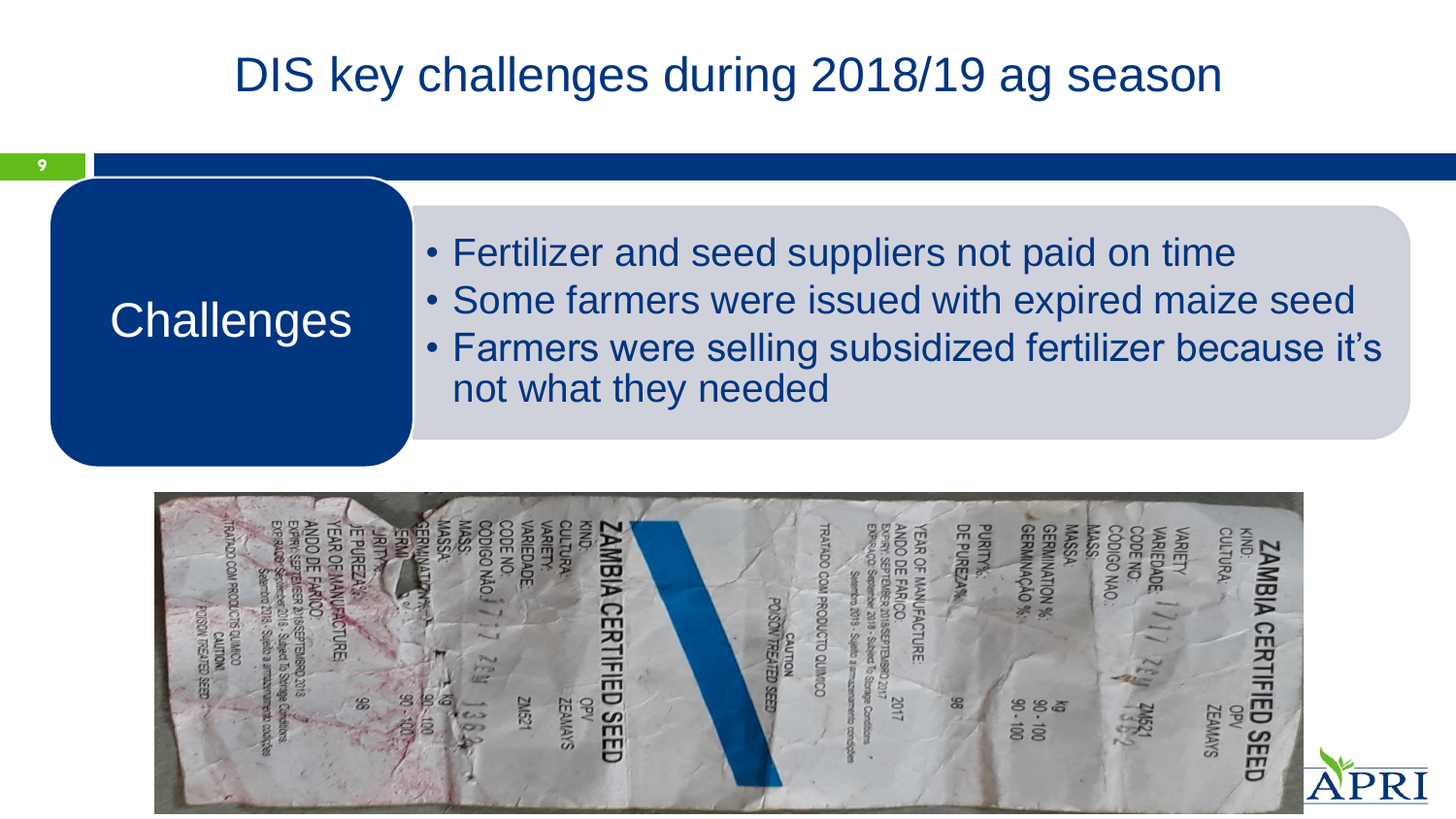### Lessons from the DIS



Success of ZIAMIS (98% farmer deposits) can be translated into implementation of e-voucher

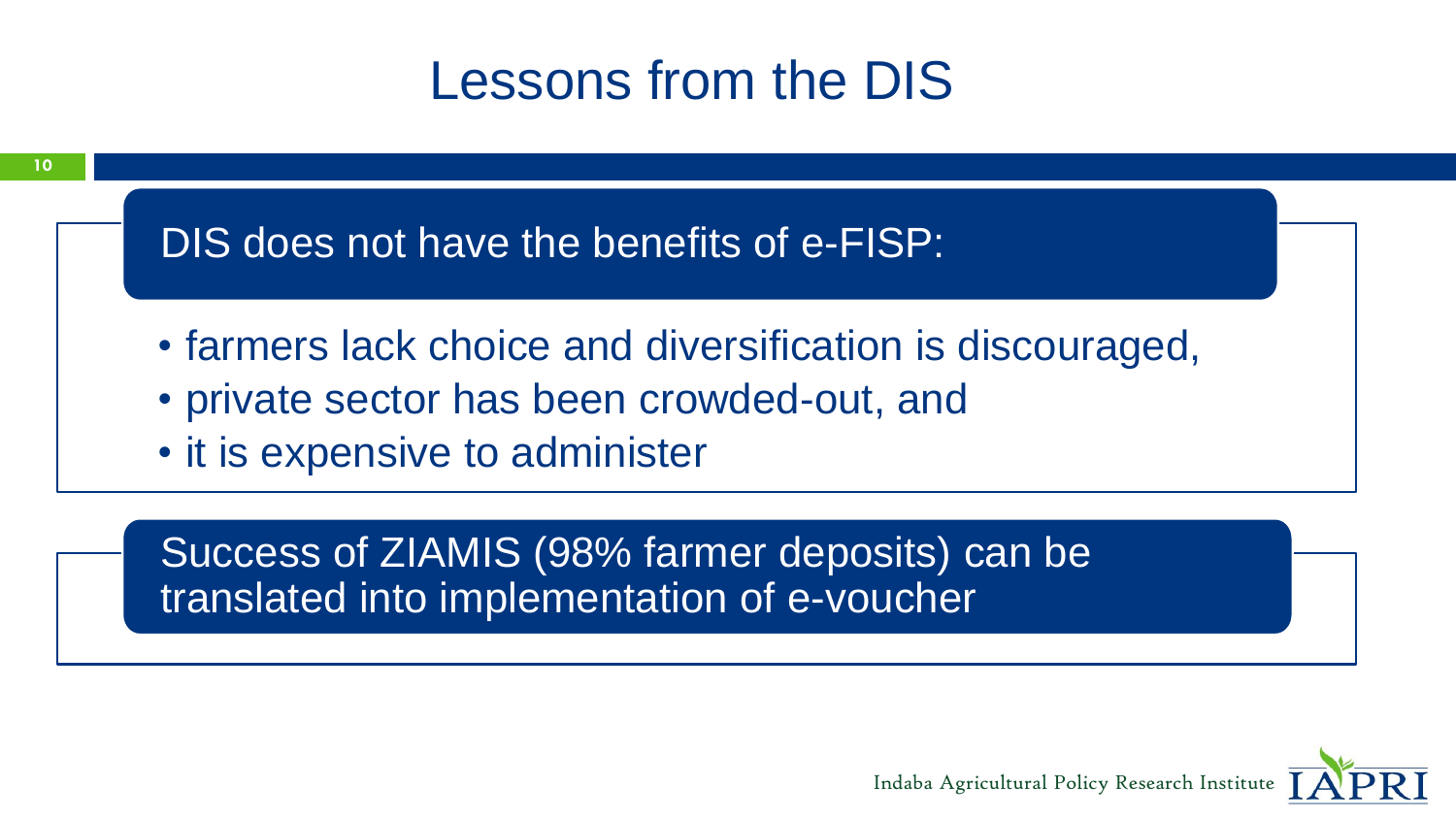#### E-FISP key challenges during 2018/19 ag season



Some network issues persist – but ZICTA is installing communication towers countrywide

**IAI NI** 

IV Re<del>search Institut</del>

**11**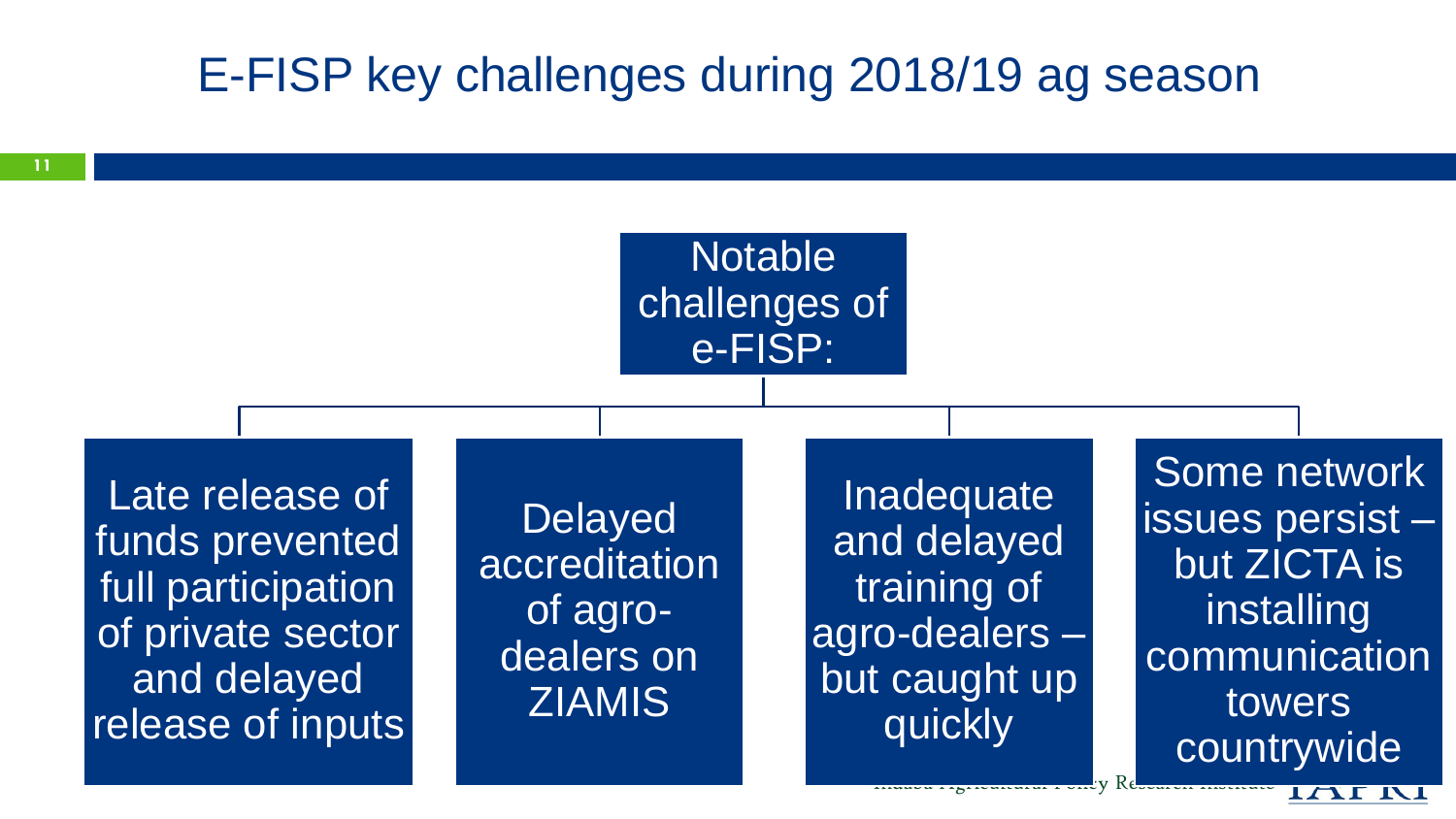# Did e-FISP fail in 2018/19 Agric Season?





Because critical elements were **NOT** put in place for e-FISP to work effectively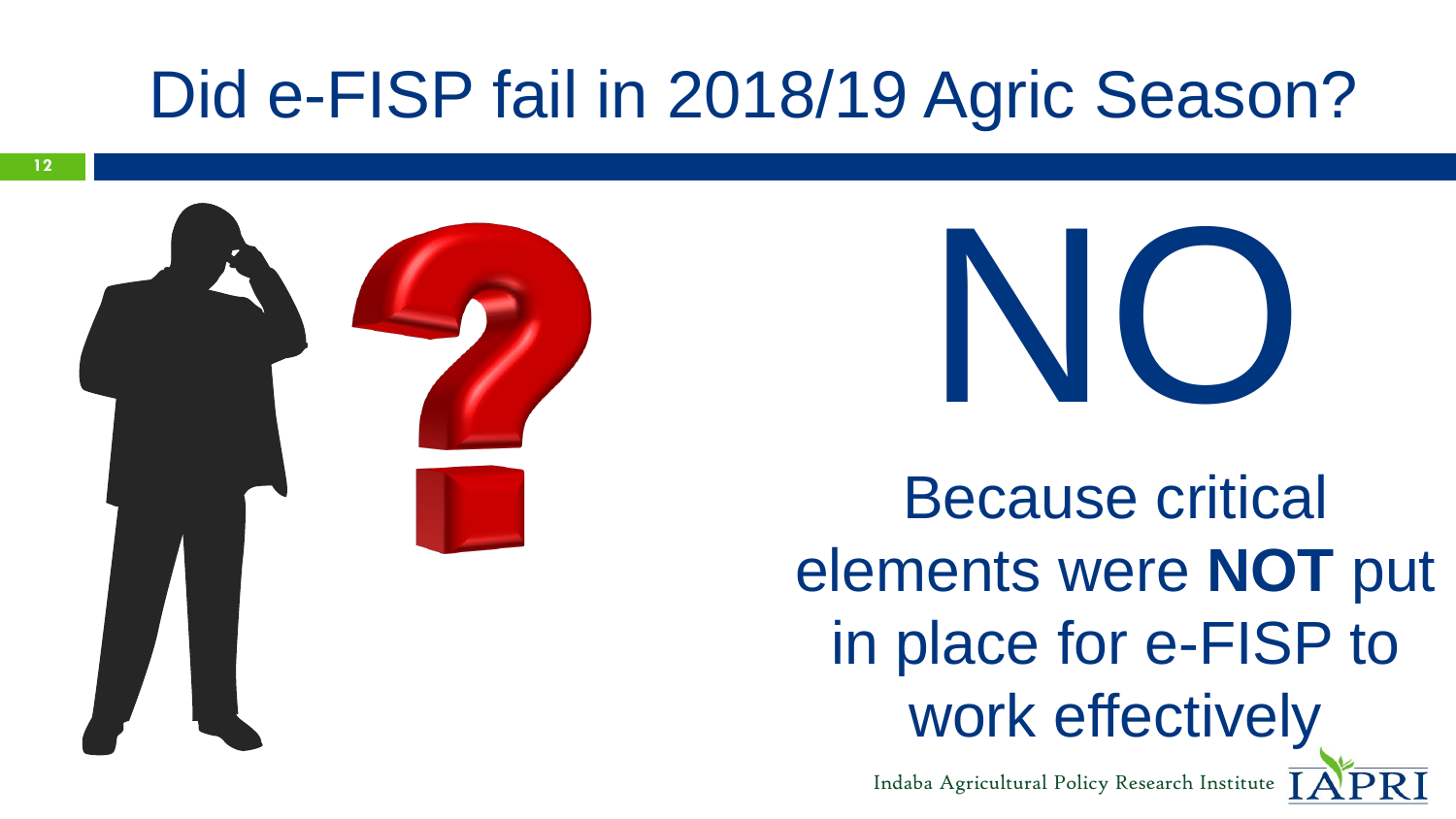# But can we get the e-FISP right?





if critical requirements are put in place for e-FISP to work effectively

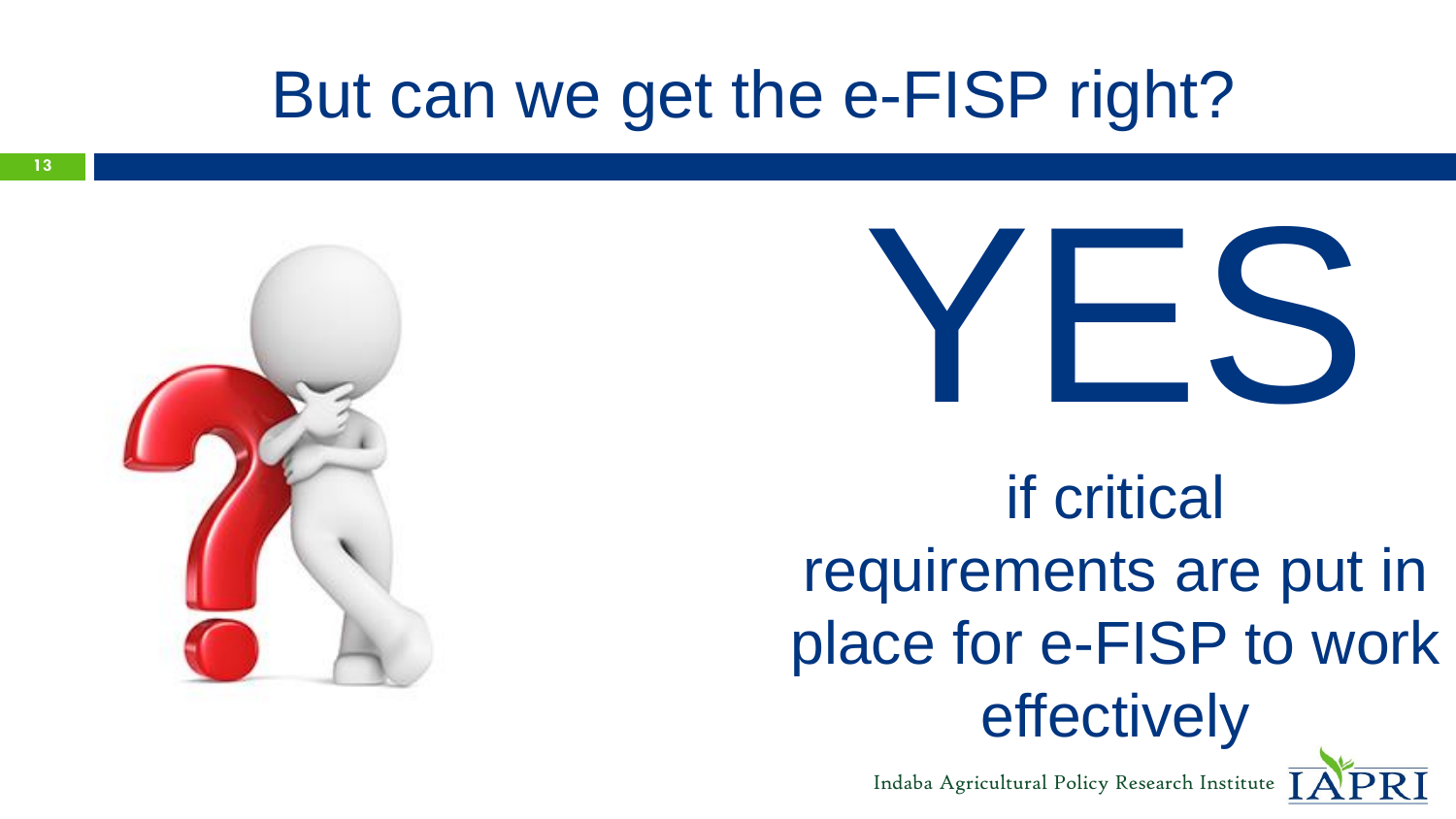# Proposed Roadmap for a successful e-FISP Implementation

### March – May 2019

**14**

- Initiate program financing plan with Ministry of Finance
- Improve payment system so that agro dealers are paid in real-time
- Review selection of beneficiary process, farmers identified and registered
	- Clean up district farmer registers
	- Cross check names and NRC numbers, remove names of individuals that have left the district, graduate and add new farmers
- Register and train agro-dealers

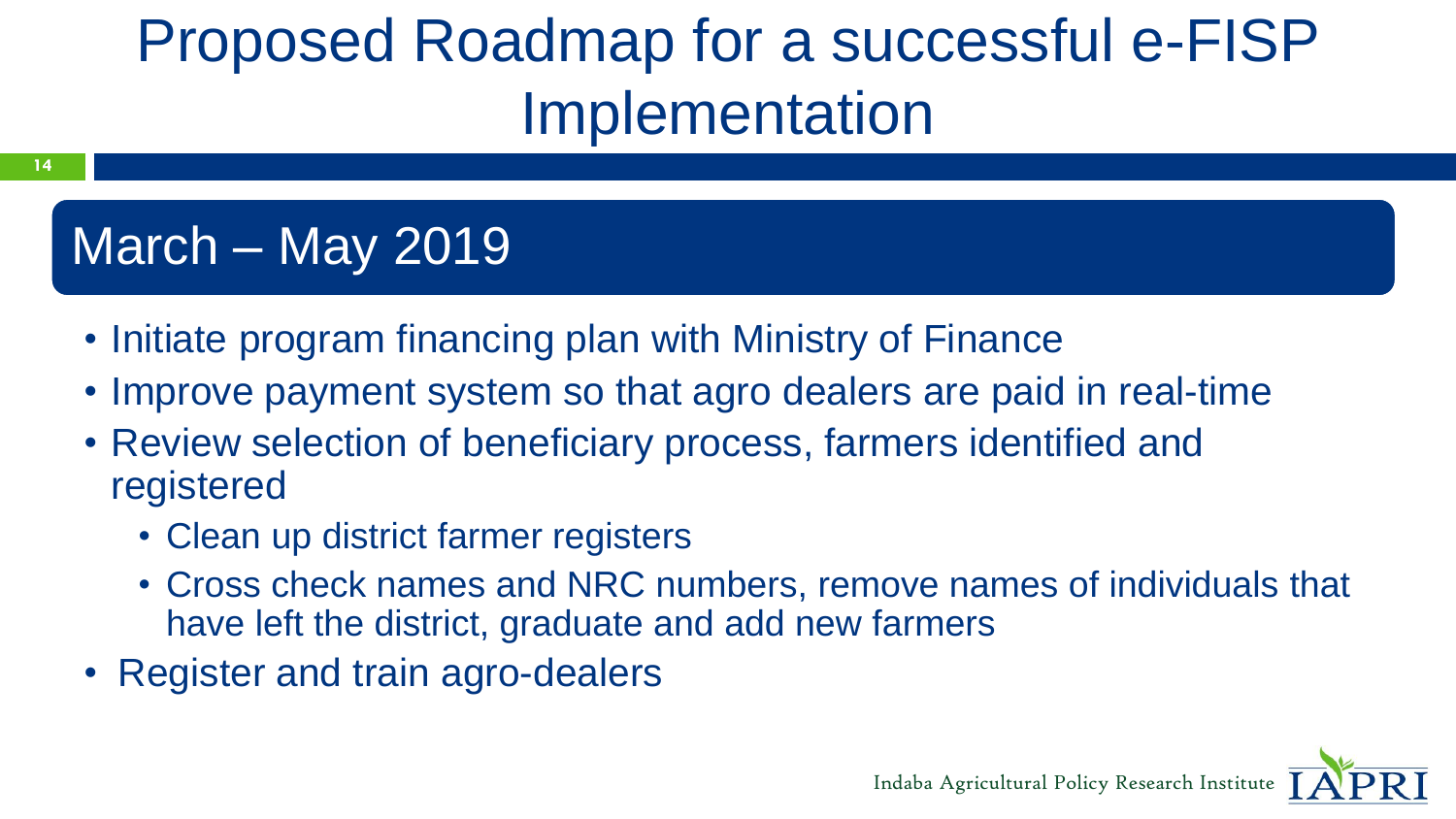# Proposed Roadmap for a successful e-FISP Implementation

# June and July 2019

**15**

- Publicize range of products to be subsidized
- Sensitize agro dealers to stock wide range of products to promote agricultural diversification
- Train district staff and other stakeholders involved in the E-FISP implementation

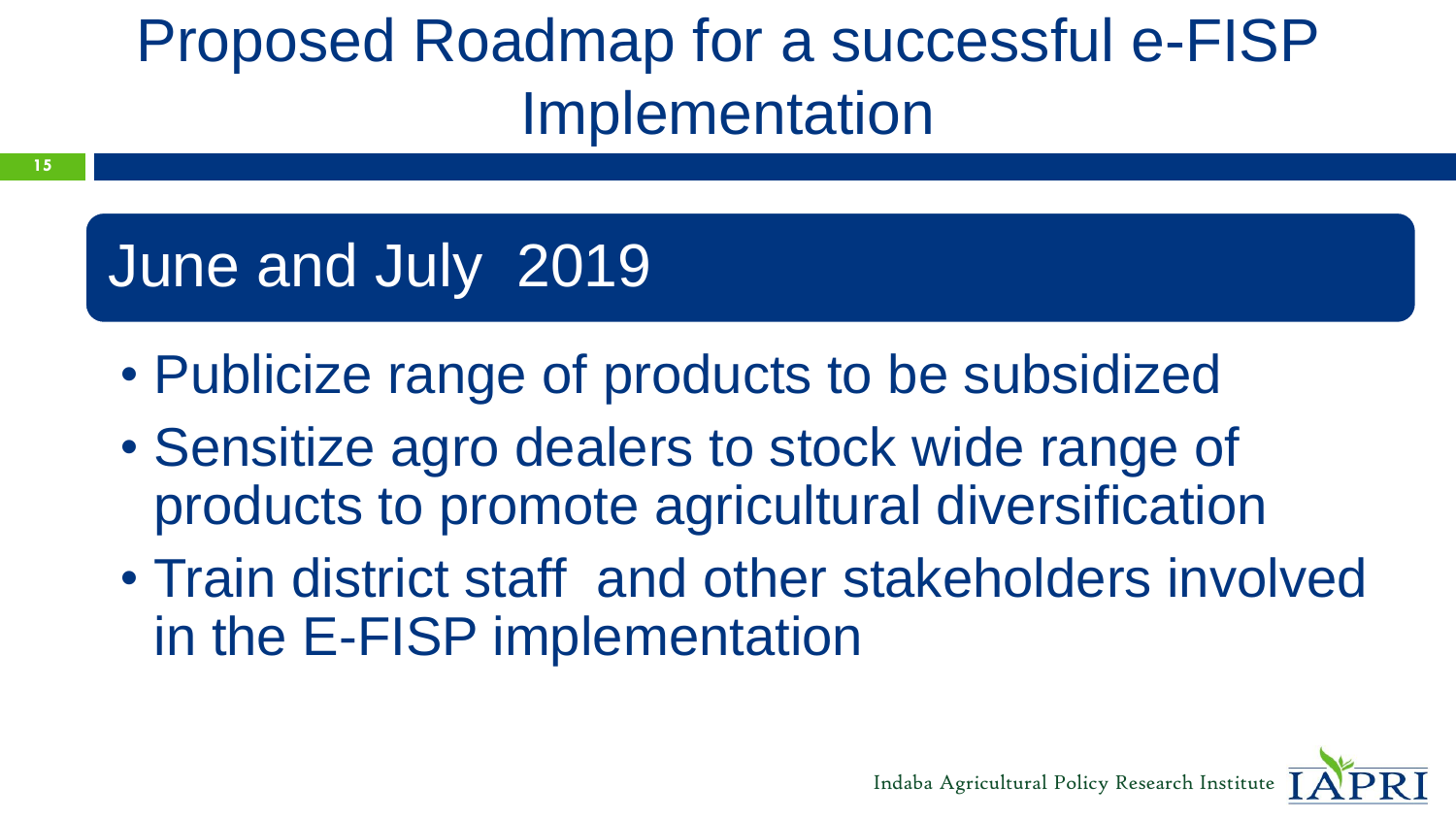# Proposed Roadmap for a successful e-FISP Implementation

# August – October 2017

**16**

- Finances should be ready and in place
- Registered agro-dealers are notified of demand expectations
- Farmers begin to redeem inputs
- Monitoring: FISP PCO need to monitor program implementation and put in place corrective measures

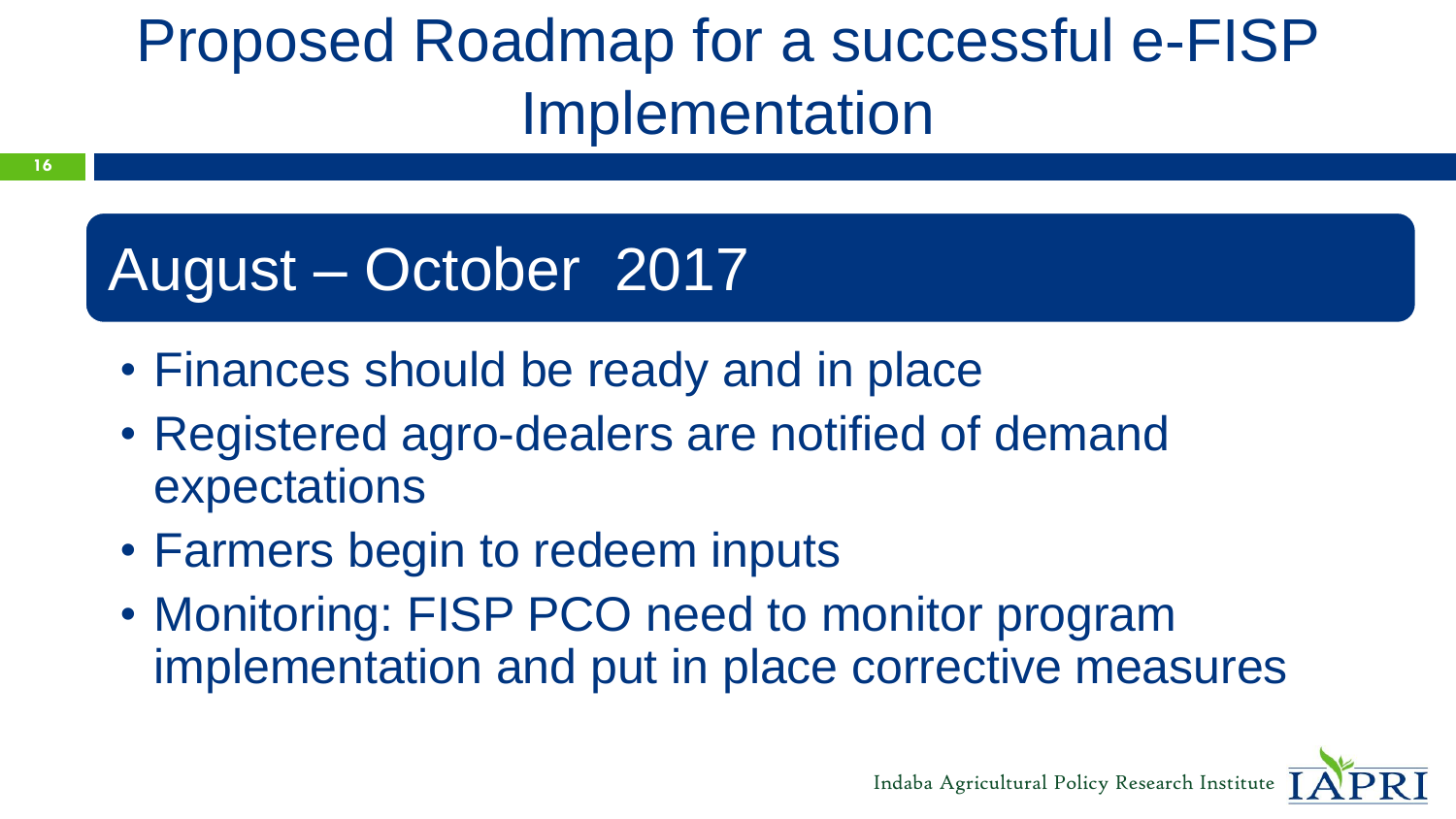## Conclusion and Recommendations

Not all necessary requirements for a successful implementation of e-FISP were met but future lessons are:

- Late implementation of awareness campaigns have held back farmers and agro-dealers from maximizing the opportunity of e-FISP
- Pre-financing of inputs dampened effectiveness of system as small agrodealers are not liquid to bankroll supply of inputs in advance and wait 30+ days before they are paid

Thus, for GRZ to avail finances for instant payments, size of FISP must be reviewed and reduced to a level that will facilitate quick payments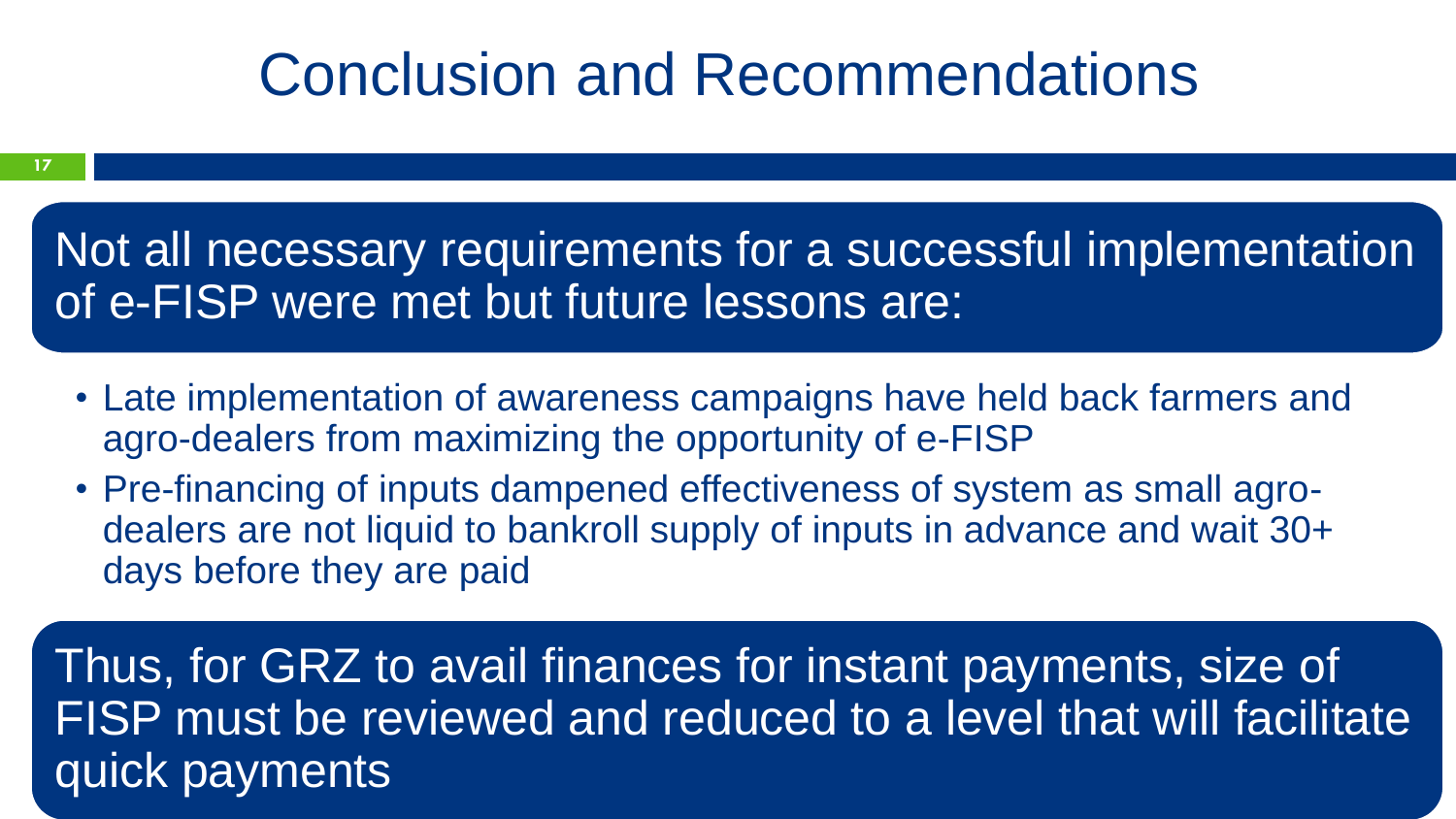# Conclusion and Recommendations

#### The e-voucher is the future:

- DIS should not be seen to be a substitute for e-FISP because e-voucher has not yet been fully implemented to achieve its full benefits
- MoA should give e-FISP a chance to service farming sector and save country's limited financial resources

With careful implementation, e-FISP's potential can be realised